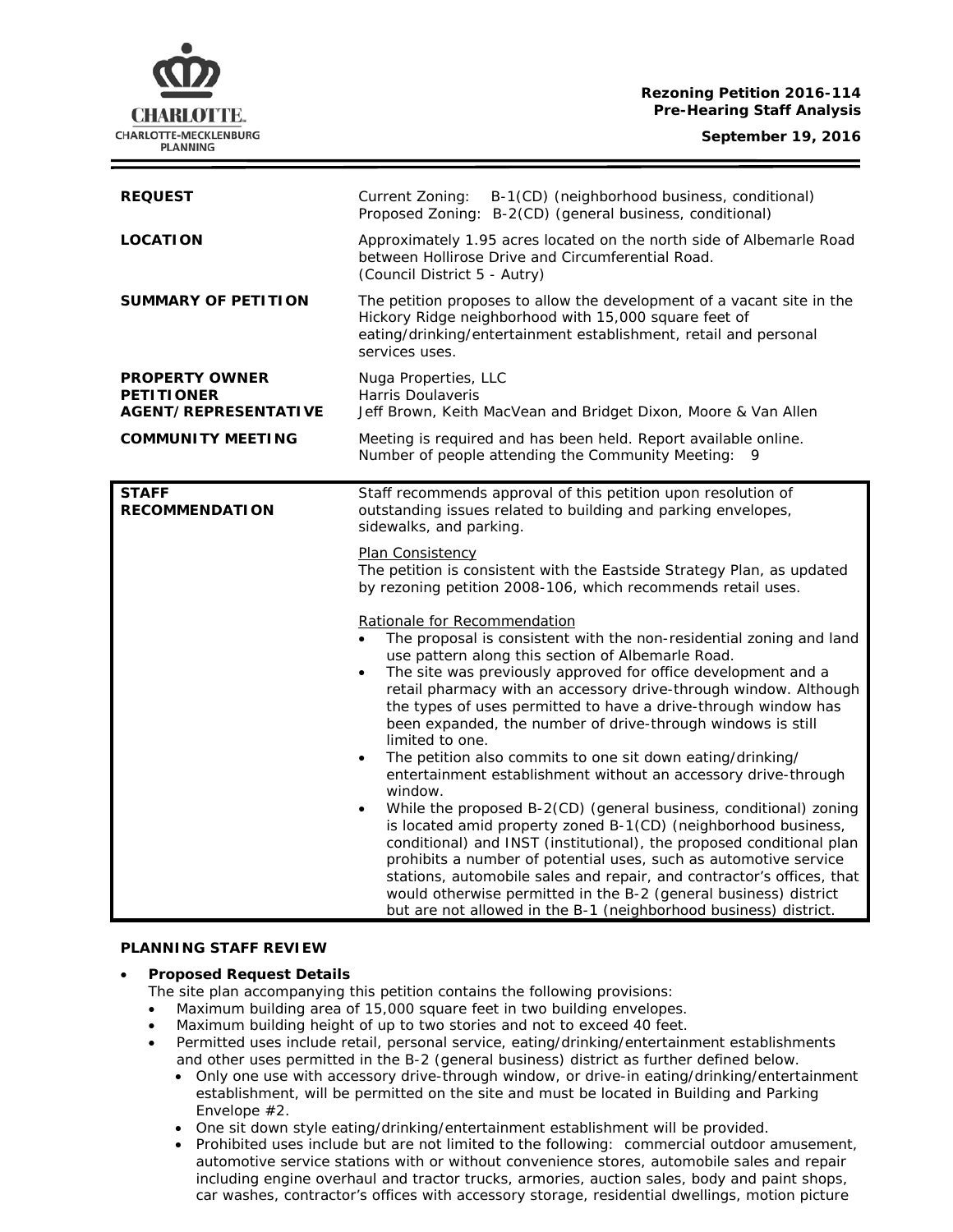theaters, wholesale sales within related storage and warehousing, and adult establishments.

- Construction on Building and Parking Envelope #1 must commence prior to issuance of a building permit on Building and Parking Envelope #2.
- On Building and Parking Envelope #1, parking is disallowed between the building and Albemarle Road.
- Site access from Albemarle Road and potential vehicular and pedestrian access may be provided to abutting tax parcel 109-102-06 subject to the petitioner securing a cross-access easement.
- Building materials include a combination of brick, stone, precast stone, precast concrete, synthetic stone, cementitious siding, stucco, EIFS, decorative block, architectural metal panels and/or wood. Vinyl may only be used on windows, soffits and on handrails/railings.
- The building façade on Building and Parking Envelope #1 facing Albemarle Road will have windows and a door oriented toward Albemarle Road.
- A concrete waiting pad and bench for CATS bus passengers will be provided along Albemarle Road.

### • **Existing Zoning and Land Use**

- The subject property, which is undeveloped, was rezoned via Petition 2008-106 to allow a 24,700-square foot medical office with a 4,100-square foot retail pharmacy and associated drive-through window.
- Surrounding properties on the north side of Albemarle Road are zoned R-3 (single family residential), INST (institutional), B-1(CD) (neighborhood business, conditional), B-1SCD (business shopping center) and CC (commercial center) and developed with two religious institutions, retail and office uses fronting Albemarle Road, and single family residential dwellings primarily located behind the non-residential parcels.
- Properties on the south side of Albemarle Road are developed with a bank, retail uses and eating/drinking/entertainment establishments in CC (commercial zoning), and single family detached dwellings and multi-family dwellings in R-3 (single family residential) and R-12MF(CD) (multi-family residential, conditional) zoning districts.
- See "Rezoning Map" for existing zoning in the area.

# • **Rezoning History in Area**

• Petition 2014-111 rezoned approximately 3.32 acres located on the north side of Albemarle Road between Hollirose Drive and Circumferential Road to B-1(CD) (neighborhood business, conditional) and B-1(CD) SPA (neighborhood business, conditional, site plan amendment) to allow up to three commercial buildings on three individual lots. Prohibited uses include land clearing and inert debris landfills, construction and demolition landfills, automotive service stations selling gasoline and diesel fuel, jails and prisons, heavy motor repair shops, and car washes. One accessory drive-through window is allowed on the site.

#### • **Public Plans and Policies**

• The *Eastside Strategy Plan* (2001), as updated by rezoning petition 2008-106, recommends retail uses on this site. The prior rezoning specifically allows a medical office and retail pharmacy with an accessory drive-through window.

# • **TRANSPORTATION CONSIDERATIONS**

- The site is located on a major thoroughfare approximately 500 feet from a signalized intersection. The current site plan replaces existing, narrow back of curb sidewalk with wider, buffered sidewalk and includes notes to provide cross access if agreed to by owners of adjacent parcels.
- **Vehicle Trip Generation:**

Current Zoning:

Existing use: 0 trips per day (based on vacant land).

Entitlement: 1,170 trips per day (based on entitlements with the current zoning). Proposed Zoning: 1,980 trips per day (based on 15,000 square feet of retail uses).

#### **DEPARTMENT COMMENTS** (see full department reports online)

- **Charlotte Area Transit System:** No issues.
- **Charlotte Department of Neighborhood & Business Services:** No issues.
- **Charlotte Fire Department:** No issues.
- **Charlotte-Mecklenburg Schools:** Non-residential petitions do not impact the number of students attending local schools.
- **Charlotte-Mecklenburg Storm Water Services:** No issues.